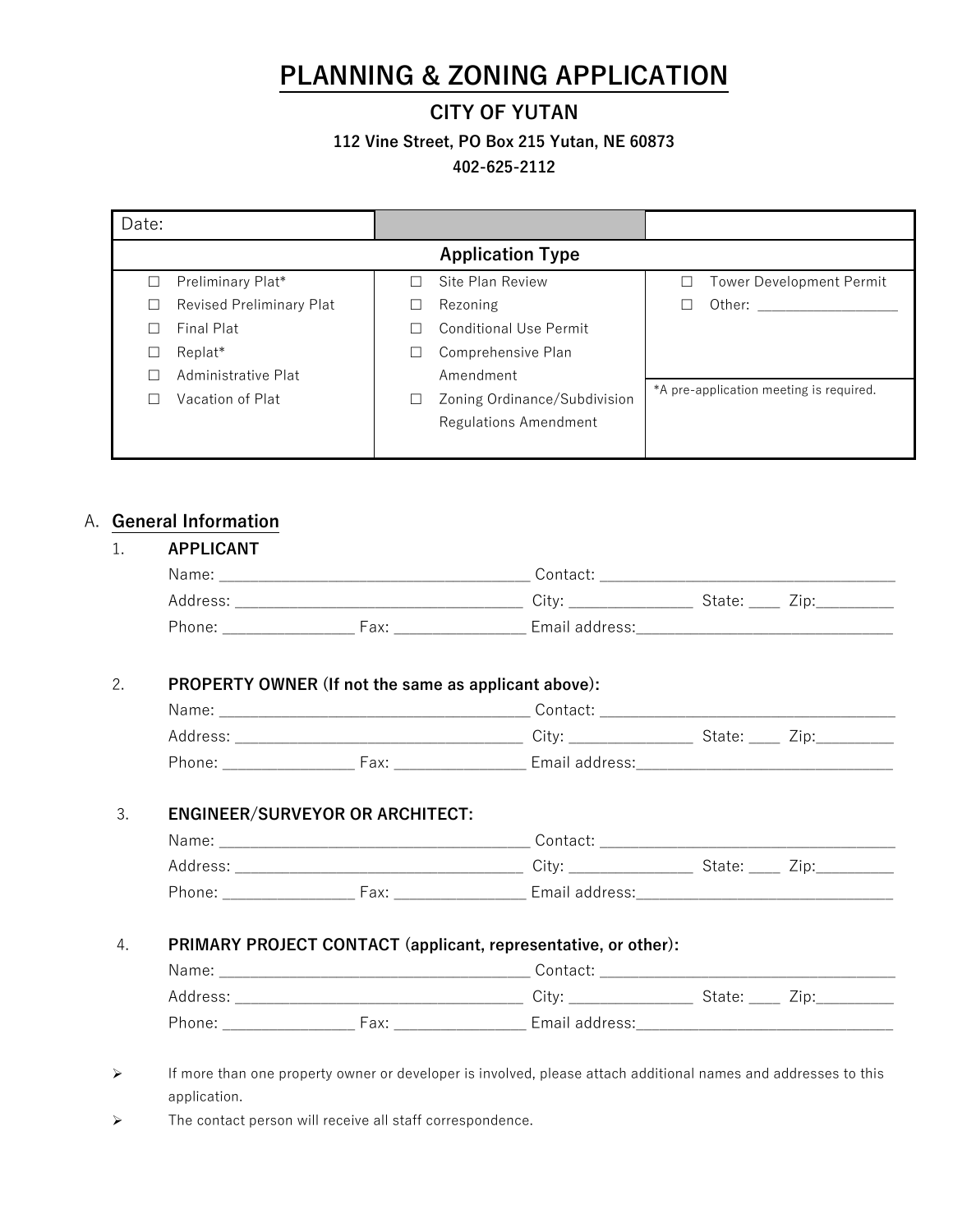#### **5. Certification:**

An application may be filed only by the owner(s) of the property, a person with the power of attorney from the owner authorizing the application, or by the attorney-at-law representing the owner. Indicate your authority.

I (We) (am) (are) the sole owner(s) of the property.

I have the power of attorney from, or am the attorney at law of, the property owner(s)

authorizing the application and a copy of the authorization is attached.

Signature **Address Print Name Print Name Print Name Print Name Print Name Print Name Print Name Print Name Print Name Print Name Print Name Print Name Print Name Print Name Print Name Print** 

#### **NOTE: ALL APPLICATIONS MUST HAVE THE SIGNATURE(S) OF THE CURRENT PROPERTY OWNER OR THE PERSON WITH THE PROPER POWER OF ATTORNEY NOTRAIZED BY A CERTIFIED NOTARY PUBLIC.**

 $\mathcal{L}_\mathcal{L} = \{ \mathcal{L}_\mathcal{L} = \{ \mathcal{L}_\mathcal{L} = \{ \mathcal{L}_\mathcal{L} = \{ \mathcal{L}_\mathcal{L} = \{ \mathcal{L}_\mathcal{L} = \{ \mathcal{L}_\mathcal{L} = \{ \mathcal{L}_\mathcal{L} = \{ \mathcal{L}_\mathcal{L} = \{ \mathcal{L}_\mathcal{L} = \{ \mathcal{L}_\mathcal{L} = \{ \mathcal{L}_\mathcal{L} = \{ \mathcal{L}_\mathcal{L} = \{ \mathcal{L}_\mathcal{L} = \{ \mathcal{L}_\mathcal{$ 

#### **6. Affiliated Application:**

An applicant may wish to increase the property considered under this application to include surrounding owner(s). By signing below, an adjoining property owner can state their intent to be party to this application

(attach additional sheet if necessary). A legal description must also be attached for each property owner.

 $\mathcal{L}_\mathcal{L} = \{ \mathcal{L}_\mathcal{L} = \{ \mathcal{L}_\mathcal{L} = \{ \mathcal{L}_\mathcal{L} = \{ \mathcal{L}_\mathcal{L} = \{ \mathcal{L}_\mathcal{L} = \{ \mathcal{L}_\mathcal{L} = \{ \mathcal{L}_\mathcal{L} = \{ \mathcal{L}_\mathcal{L} = \{ \mathcal{L}_\mathcal{L} = \{ \mathcal{L}_\mathcal{L} = \{ \mathcal{L}_\mathcal{L} = \{ \mathcal{L}_\mathcal{L} = \{ \mathcal{L}_\mathcal{L} = \{ \mathcal{L}_\mathcal{$ 

|                | Signature                   | <b>Print Name</b>                                                                             | Address |
|----------------|-----------------------------|-----------------------------------------------------------------------------------------------|---------|
|                | Signature                   | Print Name                                                                                    | Address |
|                | <b>Project Information:</b> |                                                                                               |         |
|                |                             | 1. Description of proposed project, use, exemption, or variance:                              |         |
| 2 <sub>1</sub> | <b>Subdivision Name:</b>    |                                                                                               |         |
| 3.             | Nebraska                    | Project Location: ________1/4 _______1/4 Section ______, T_______, R_______, Saunders County, |         |
|                |                             |                                                                                               |         |
| 4.             |                             | Project/Property Address (if available):                                                      |         |
| 5.             | Area: (acres)               |                                                                                               |         |
| 6.             |                             | Future Land Use Designation (Comprehensive Plan):                                             |         |
| 7.             |                             | Proposed Land Use Designation (if applicable):                                                |         |
| 8.             |                             |                                                                                               |         |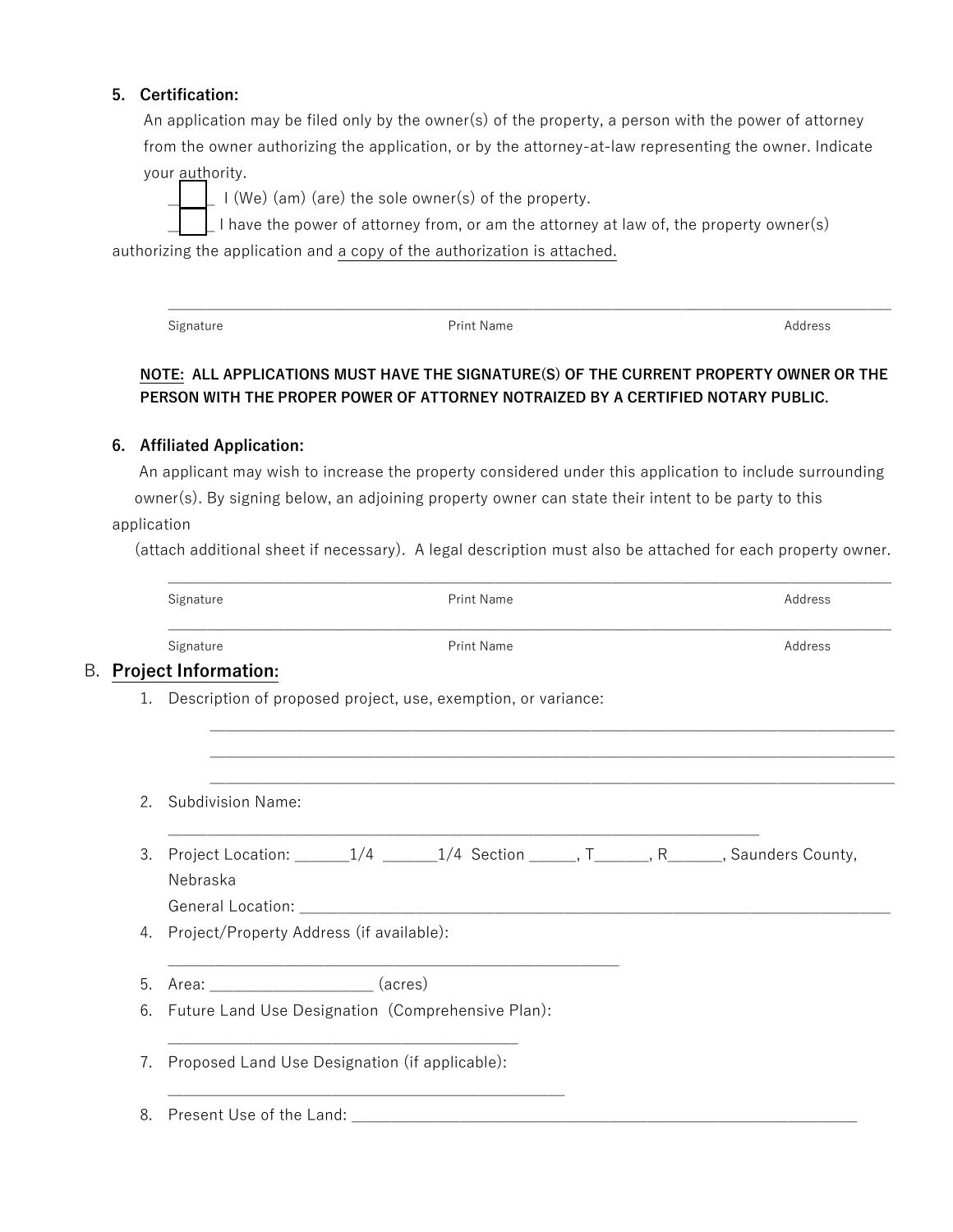- 9. If application is for a preliminary plat, answer the following questions and include the following attachments:
	- a. Is this development within 1,320 feet of a sanitary sewer?  $\lfloor$   $\lfloor$   $\lfloor$   $\lfloor$   $\lfloor$   $\rfloor$   $\lfloor$   $\rfloor$   $\lfloor$   $\lfloor$   $\rfloor$   $\lfloor$   $\lfloor$   $\rfloor$   $\lfloor$   $\lfloor$   $\rfloor$   $\lfloor$   $\lfloor$   $\rfloor$   $\lfloor$   $\lfloor$   $\rfloor$   $\lfloor$   $\lfloor$   $\rfloor$   $\lf$

b. Is this development within 1,320 feet of a water main?  $\Box$  Yes  $\Box$  No

\_\_\_\_\_\_\_\_\_\_\_\_\_\_\_\_\_\_\_\_\_\_\_\_\_\_\_\_\_\_\_\_\_\_\_\_\_\_\_\_\_\_\_\_\_\_\_\_\_\_\_\_\_\_

- c. Private Restrictions or Covenants affecting Subdivision (25 copies) and supplementary material required by 3.02.03
- d. Draft Copies (3) of proposed Subdivision Agreement
- e. Draft Erosion Control Plan (3), if applicable.
- f. Waivers being requested pursuant to 3.03.19. In the event a waiver is requested, explain how the conditions set forth in 8.01 are met:

\_\_\_\_\_\_\_\_\_\_\_\_\_\_\_\_\_\_\_\_\_\_\_\_\_\_\_\_\_\_\_\_\_\_\_\_\_\_\_\_\_\_\_\_\_\_\_\_\_\_\_\_\_\_\_\_\_\_\_\_\_\_ \_\_\_\_\_\_\_\_\_\_\_\_\_\_\_\_\_\_\_\_\_\_\_\_\_\_\_\_\_\_\_\_\_\_\_\_\_\_\_\_\_\_\_\_\_\_\_\_\_\_\_\_\_\_\_\_\_\_\_\_\_\_

- g. Traffic impact analysis if required by City Engineer
- h. Preliminary plans (4) of:
	- 1. Sanitary Sewer Plan
	- 2. Drainage Study
	- 3. Street profile plan with statement of proposed street improvements
- 10. If commercial/industrial/office or multi-family residential:
	- a. Number & Type of units/buildings: \_\_\_\_\_\_\_\_\_\_\_\_\_\_\_\_\_\_\_\_\_\_\_\_\_\_\_\_\_\_\_\_\_\_\_\_\_\_\_\_\_\_\_
	- b. Total building coverage (footprint): \_\_\_\_\_\_\_\_\_\_\_\_\_\_\_\_\_\_\_\_\_\_\_\_\_\_\_\_\_\_\_\_\_\_ square feet.
	- c. Total Open Space: \_\_\_\_\_\_\_\_\_\_\_\_\_\_\_\_\_\_\_\_\_\_\_\_\_\_\_\_\_\_\_\_\_\_\_\_\_\_\_\_\_\_\_\_\_\_\_\_ square feet.
	- d. Total building floor area: \_\_\_\_\_\_\_\_\_\_\_\_\_\_\_\_\_\_\_\_\_\_\_\_\_\_\_\_\_\_\_\_\_\_\_\_\_\_gross square feet.
	- e. Total number of parking spaces: Provided \_\_\_\_\_ Covered \_\_\_\_\_ Uncovered \_\_\_\_\_
	- f. Total number of persons employed or intended to be regularly employed on the site during the maximum working shift \_\_\_\_\_\_\_\_\_.
- 11. Building Height: \_\_\_\_\_\_\_\_\_\_\_\_\_ feet \_\_\_\_\_\_\_\_\_\_\_\_\_\_\_\_\_\_stories.
- 12. If single family residential:
	- g. Number of units/lots:

h. Minimum lot frontage as measured at building setback line:

- i. Minimum lot size: \_\_\_\_\_\_\_\_\_\_\_\_\_\_\_\_\_\_\_\_\_\_\_\_\_\_\_\_\_\_\_\_\_\_\_\_\_\_\_\_\_\_\_\_\_\_\_square feet
- j. Average lot size: \_\_\_\_\_\_\_\_\_\_\_\_\_\_\_\_\_\_\_\_\_\_\_\_\_\_\_\_\_\_\_\_\_\_\_\_\_\_\_\_\_\_\_\_\_\_\_\_square feet
- 13. **Attach Legal Description of Property and Surveyor's Certificate.**
- 14. **Attach a list of Property Owners located with 300 feet of the proposed project. It must be prepared by a title company and include four (4) sets of mailing label copies.**
- 15. **Attach a site plan and/or other documents that illustrate this request as per appropriate regulation within the Zoning Ordinance or Subdivision Regulations. Contact the City Administrator for clarification of submittal requirements.**
- 16. **Electronic copies of all required submittal documents in PDF or Word format.**
- 17. **Include appropriate application fee(s) as listed in Resolution 2010-3.**